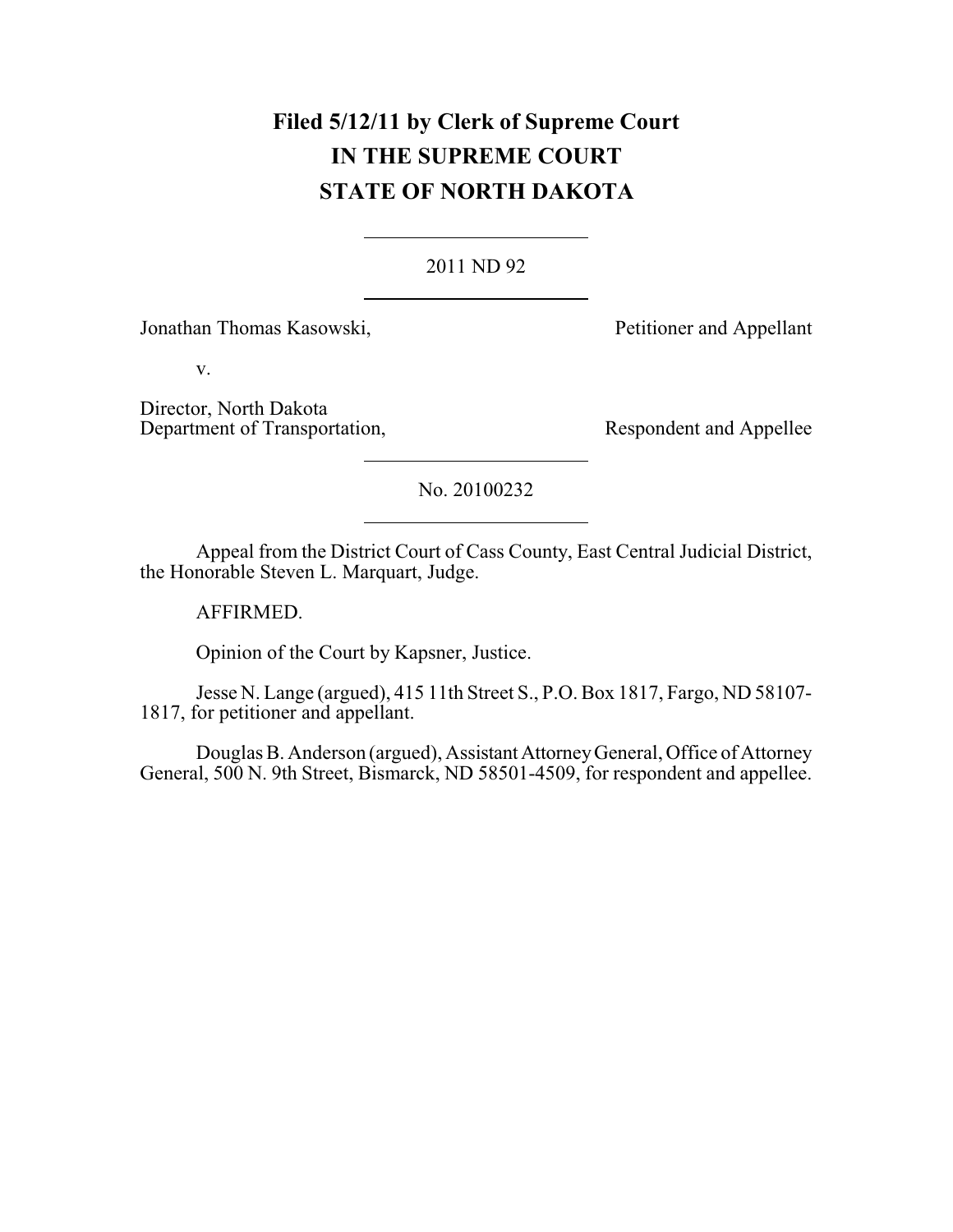## **Kasowski v. N.D. Dep't of Transportation No. 20100232**

#### **Kapsner, Justice.**

[¶1] Jonathan Thomas Kasowski appealed the revocation of his driving privileges by the North Dakota Department of Transportation ("DOT") and the district court judgment affirming the revocation. Kasowski's driving privileges were revoked for four years after he refused to submit to a chemical test for intoxication. The DOT hearing officer's finding that Kasowski decided against speaking to an attorney was supported by the record. Accordingly, Kasowski was not denied a reasonable opportunity to speak to an attorney before his decision on whether to submit to a chemical test for intoxication. We affirm.

I

[¶2] West Fargo Police Officer Tyler Williams stopped a vehicle driven by Kasowski after observing the vehicle cross over the center line on Interstate 94 several times without signaling. While speaking to Kasowski, Officer Williams detected the odor of alcohol and observed Kasowski's glossyeyes, slurred speech, and slow mannerisms. Officer Williams asked Kasowski if he had been drinking alcohol, and Kasowski responded that he had not been drinking. Officer Williams asked Kasowski to exit the vehicle and go to Officer Williams' patrol vehicle. Officer Williams performed a pat-down search on Kasowski before he directed Kasowski to the back seat of the patrol vehicle. Kasowski sat in the back seat of the patrol vehicle, which was locked from the outside so he could not leave without assistance from someone outside the vehicle. Officer Williams asked Kasowski if he had been drinking alcohol and told him not to lie. Kasowski stated he wanted to speak to his attorney about that. Officer Williams read North Dakota's implied consent advisory, requested Kasowski submit to an S-D5 breath test, and arrested Kasowski when he refused. Officer Williams did not conduct any field sobriety tests because he believed Kasowski would refuse to perform the tests after requesting to speak to an attorney. In the sally port of the Cass County jail, the issue of Kasowski calling an attorney was raised, and Kasowski said something about not being able to get ahold of an attorney at that time of night. There was no further discussion about Kasowski contacting an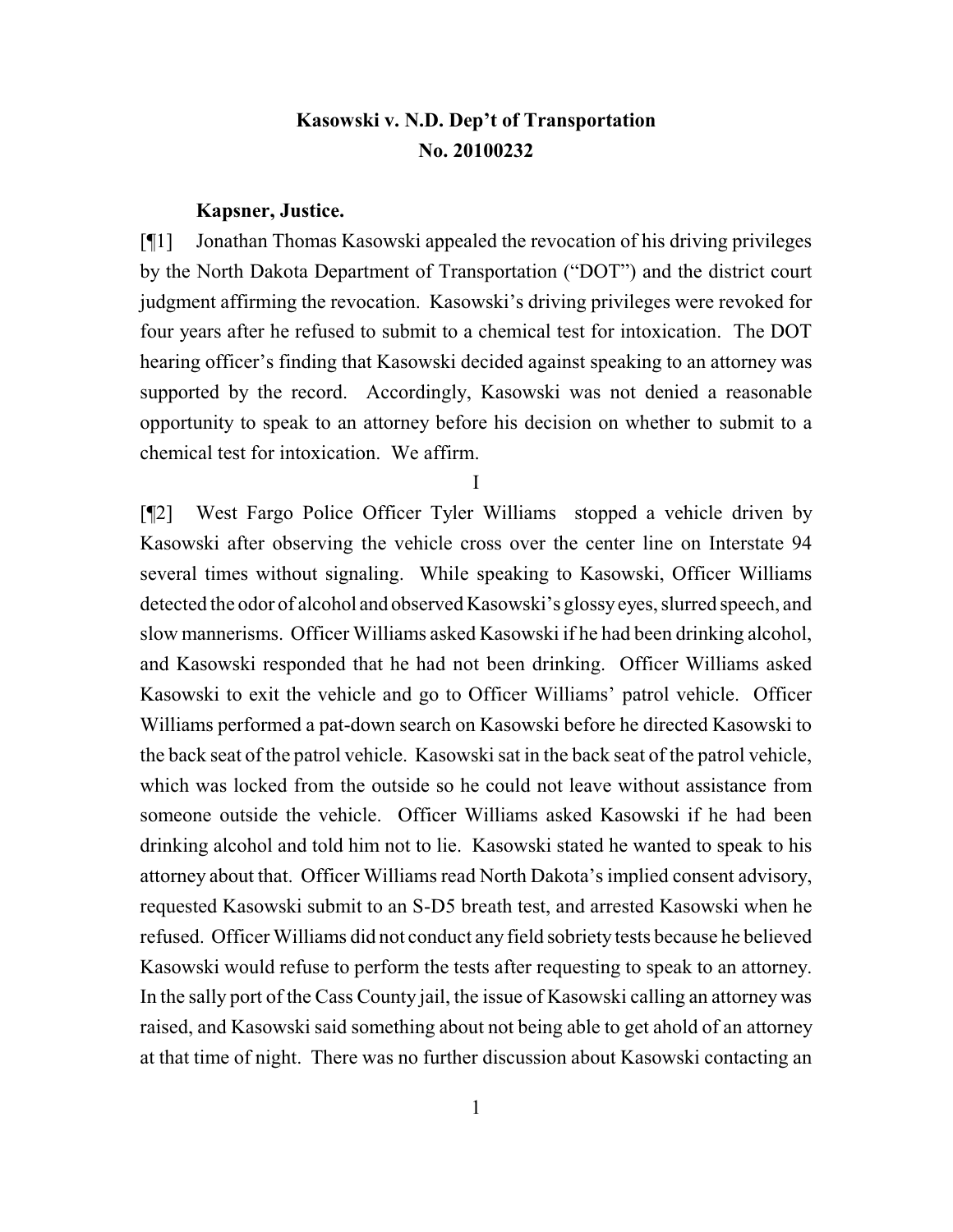attorney. Officer Williams repeated the North Dakota implied consent advisory, and Kasowski refused to submit to an Intoxilyzer, an evidentiary chemical test for intoxication.

[¶3] An administrative hearing was held before a DOT hearing officer, and the only testimony given was by Officer Williams. The hearing officer concluded Kasowski was not under arrest when he first requested to speak to an attorney and had no right to speak to an attorney at that time. The hearing officer found Kasowski, while under arrest at the jail, decided against attempting to contact an attorney. The hearing officer concluded Kasowski was not denied the reasonable opportunity to speak to an attorney and revoked Kasowski's driving privileges for refusing to submit to a chemical test for intoxication. The district court affirmed the hearing officer's decision.

[¶4] On appeal, Kasowski argues he was effectivelyunder arrest when he requested to speak with an attorney and was denied his statutory right to speak with an attorney before deciding whether to submit to an Intoxilyzer. The DOT argues Kasowski was subjected to an investigatory detention when he requested to speak to an attorney, was not under arrest, and had no right to speak to an attorney at that time. Kasowski also argues the hearing officer erroneouslyfound he decided against contacting an attorney while sitting in the patrol vehicle in the sally port of the jail. The DOT argues Officer Williams reasonably interpreted Kasowski's statements as a decision against trying to contact an attorney before deciding whether to submit to the Intoxilyzer.

II

[¶5] This Court reviews the administrative revocation and suspension of driving privileges under the Administrative Agencies Practice Act, N.D.C.C. ch. 28-32. Lange v. Dep't of Transp., 2010 ND 201, ¶ 5, 790 N.W.2d 28 (citing Abernathey v. Dep't of Transp., 2009 ND 122, ¶ 6, 768 N.W.2d 485). We must affirm the administrative agency's decision unless:

1. The order is not in accordance with the law.

2. The order is in violation of the constitutional rights of the appellant.

3. The provisions of this chapter have not been complied with in the proceedings before the agency.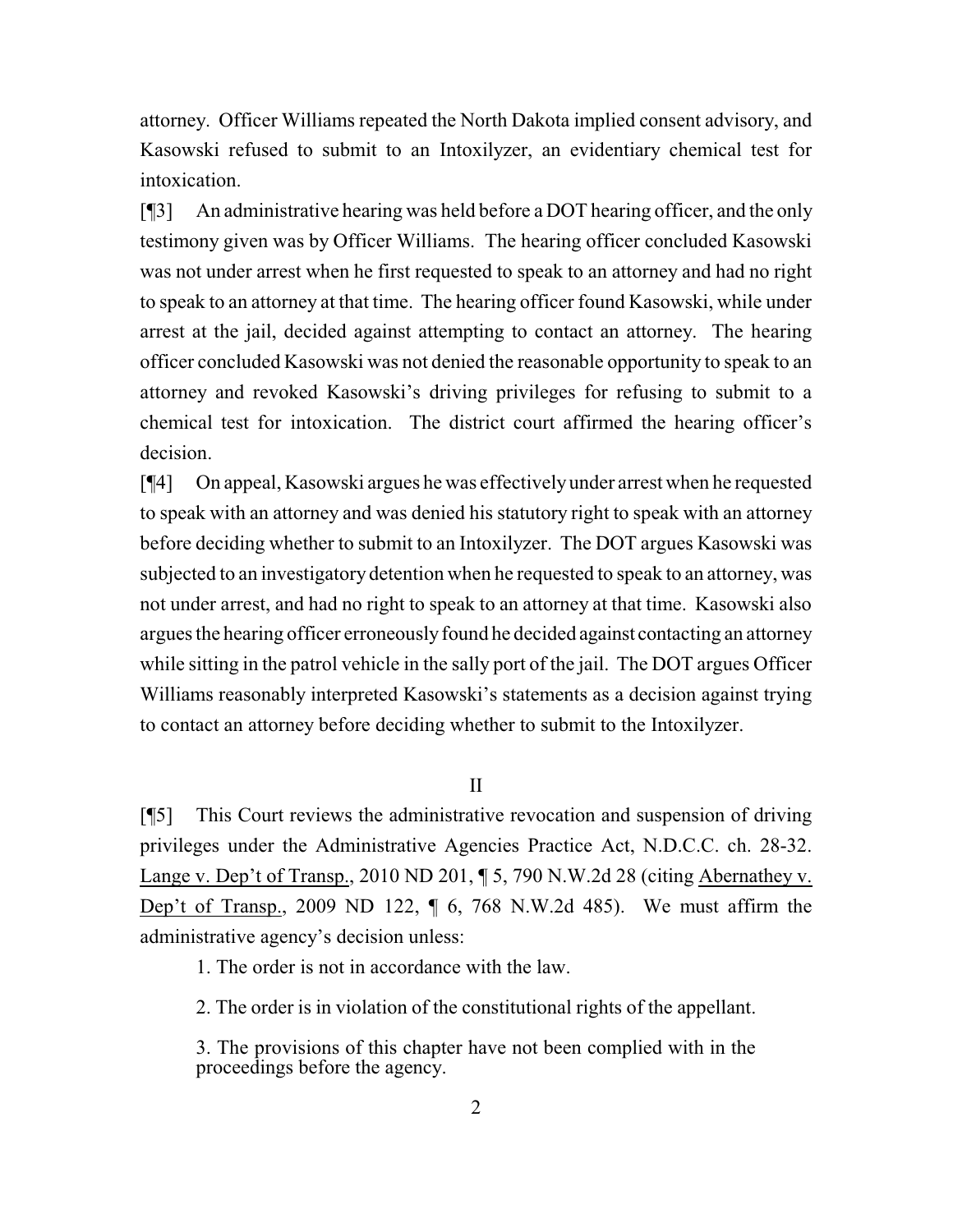4. The rules or procedure of the agency have not afforded the appellant a fair hearing.

5. The findings of fact made by the agency are not supported by a preponderance of the evidence.

6. The conclusions of law and order of the agency are not supported by its findings of fact.

7. The findings of fact made by the agency do not sufficiently address the evidence presented to the agency by the appellant.

8. The conclusions of law and order of the agency do not sufficiently explain the agency's rationale for not adopting any contrary recommendations by a hearing officer or an administrative law judge.

N.D.C.C. § 28-32-46. Our review of an administrative agency's decision is limited:

We do not make independent findings of fact or substitute our judgment for that of the agency when reviewing an administrative agency's factual findings. We determine only whether a reasoning mind reasonablycould have determined the factual conclusions reached were proved by the weight of the evidence from the entire record. If the hearing officer's findings of fact are supported by a preponderance of the evidence, the conclusions of law are sustained by the findings of fact, and the decision is supported by the conclusions of law, we will not disturb the decision.  $[\hat{W}]e$ ... review questions of law de novo.

Lange, at  $\P$  5 (quoting Abernathey, at  $\P$  7) (quotations omitted).

[¶6] A person arrested for driving under the influence ("DUI") has a limited statutory right under N.D.C.C. ch. 39-20 to consult with an attorney before deciding whether to submit to a chemical test for intoxication. Eriksmoen v. N.D. Dep't of Transp., 2005 ND 206, ¶ 8, 706 N.W.2d 610 (citing Kuntz v. State HighwayComm'r, 405 N.W.2d 285, 290 (N.D. 1987)). "The right to consult with an attorney before taking a chemical test is derived from N.D.C.C. § 29-05-20." Id. "If a person arrested for driving under the influence is asked to submit to a chemical test and responds with a request to speak with an attorney, the failure to allow the arrested person a reasonable opportunity to contact an attorney prevents the revocation of her license for refusal to take the test." Id. at ¶ 9 (citing Wetzel v. N.D. Dep't of Transp., 2001 ND 35, ¶ 12, 622 N.W.2d 180). This Court has articulated a standard for reviewing whether an arrestee was given the reasonable opportunity to consult with an attorney: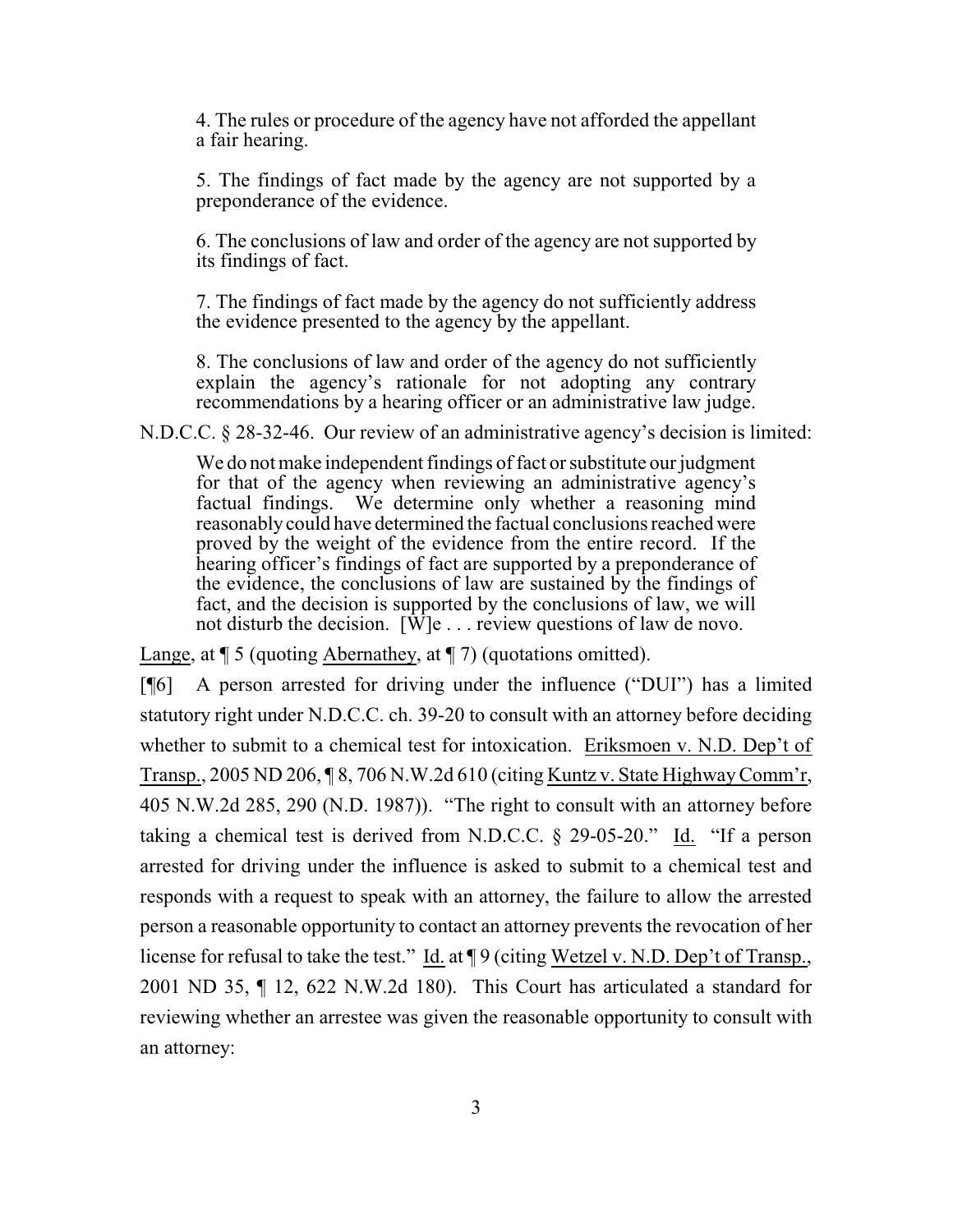This Court gives deference to administrative agency's factual findings and does not substitute its judgment for that of the agency. However, the question of whether a person has been given a reasonable opportunity to consult with an attorney is not purely a question of fact; instead, it is one of both law and fact. Mixed questions of law and fact are reviewed under a de novo standard.

This Court has repeatedly held that defendants must be afforded a reasonable opportunity to consult with counsel before deciding whether to submit to a chemical test. The failure to allow a DUI arrestee a reasonable opportunity to consult with a lawyer after the arrestee has made such a request prevents the revocation of his driver's license for refusal to take a chemical test. There are no bright line rules for determining whether a reasonable opportunity to consult with an attorney has been afforded; rather, the determination of whether a reasonable opportunity has been provided turns on an objective review of the totality of the circumstances.

Lies v. N.D. Dep't of Transp., 2008 ND 30, ¶¶ 9-10, 744 N.W.2d 783 (citations omitted).

III

[¶7] Kasowski argues he was effectivelyunder arrest when he made his first request to contact an attorney, and his statutory right to speak to an attorney had already attached.

[¶8] Whether Kasowski was effectively under arrest when he requested to contact an attorney is an issue because, prior to arrest, there is no statutory right to speak to an attorney about whether to submit to a chemical test for intoxication. City of Mandan v. Leno, 2000 ND 184, ¶¶ 10-11, 618 N.W.2d 161. The right to contact an attorney arises only after arrest and requires a police officer to provide the arrestee with a reasonable opportunity to contact an attorney before deciding whether to submit to the ultimate evidentiary test. Id. at  $\P$  11. The right to speak to an attorney before submitting to a chemical test for intoxication does not apply to the decision whether to submit to an on-site screening test not used for evidence. Id.

[¶9] After making the traffic stop, Officer Williams noticed Kasowski had slow mannerisms, glossy eyes, and slurred speech. Officer Williams detected the odor of alcohol while talking to Kasowski. Officer Williams "had [Kasowski] exit his vehicle, so he could come back to my patrol vehicle." Kasowski had difficulty walking to the patrol vehicle because he was "a little off balance." Officer Williams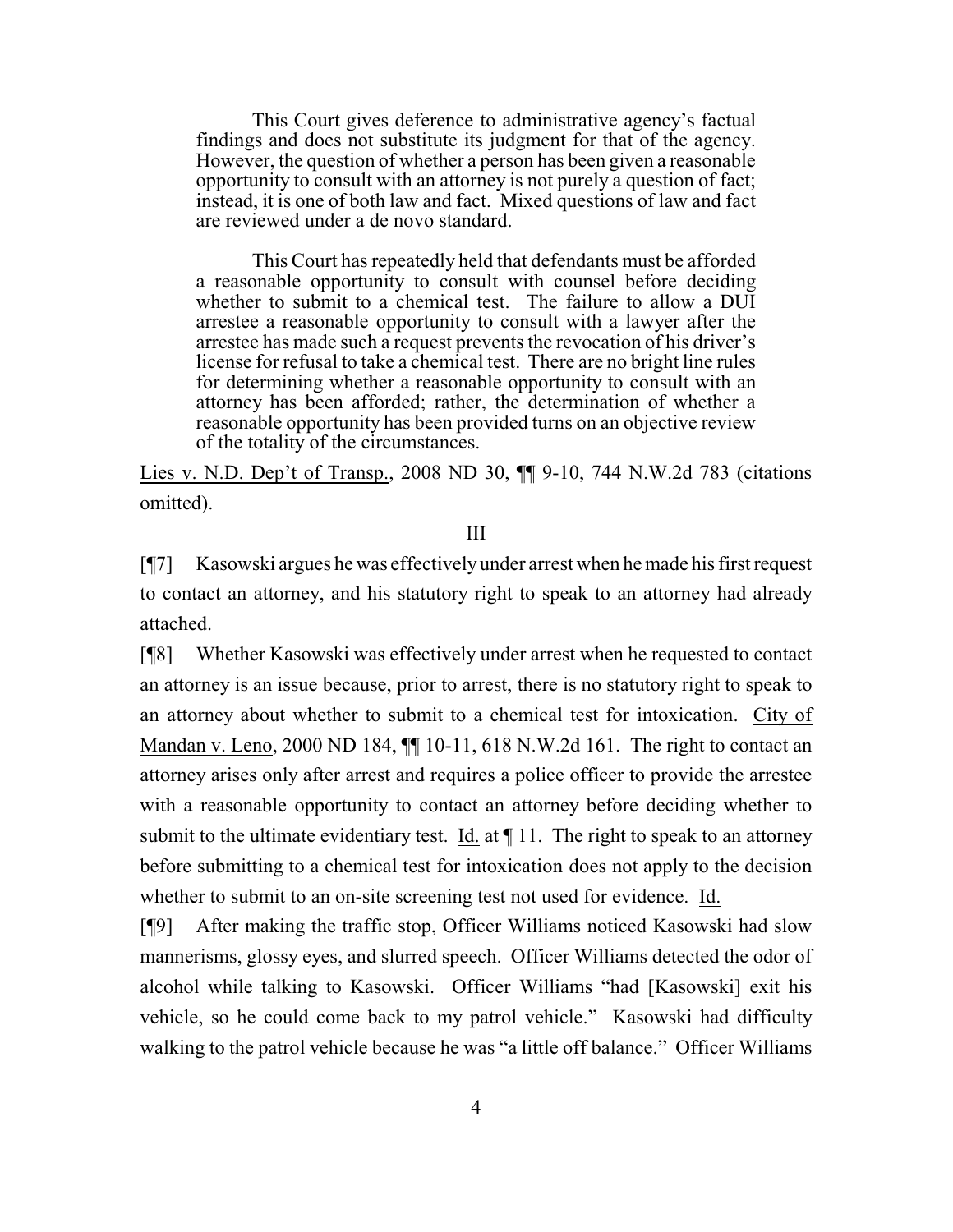performed a pat-down search of Kasowski before Kasowski entered the patrol vehicle. Officer Williams testified that he directed Kasowski to the back seat on the passenger side of the patrol vehicle. The back seat was locked when Kasowski was seated there, and he could not leave the patrol vehicle unless someone assisted him from outside the vehicle. Officer Williams could not remember if he went back to Kasowski's vehicle, but at some point Officer Williams entered the driver's side front seat of the patrol vehicle. Officer Williams asked Kasowski if he had been drinking alcohol, said something like "[n]ow don't lie to me because you lied to me earlier," and Kasowski "stated that he wanted to talk to his . . . his attorney about that." Officer Williams did not respond and read Kasowski North Dakota's implied consent advisory and asked him to submit to an S-D5 breath test. Officer Williams did not ask Kasowski to perform any field sobriety tests because he "assumed that he wasn't going to perform the other tests after  $I \ldots I \ldots$  he wanted to talk to an attorney." After Kasowski refused to take the S-D5 breath test, Officer Williams asked Kasowski to exit the vehicle, placed handcuffs on Kasowski, and advised him he was under arrest.

[¶10] Upon these facts, the DOT hearing officer concluded Kasowski was not under arrest when he requested to speak to an attorney. Assuming, but without deciding, for purposes of this opinion that the hearing officer's finding was erroneous, we nevertheless affirm the revocation. Officer Williams and Kasowski later discussed Kasowski contacting an attorney while at the jail. The DOT hearing officer found Kasowski's communications were reasonably understood by Officer Williams to mean he decided against contacting an attorney, and he was not denied the reasonable opportunity to contact an attorney.

### IV

[¶11] Kasowski argues he "again mentioned a lawyer at the jail," and Officer Williams should have given him the opportunity to speak to an attorney. The DOT argues the hearing officer was correct in relying on Officer Williams' testimony and finding Kasowski decided against contacting an attorney.

[¶12] Officer Williams testified that after asking Kasowski to submit to an Intoxilyzer at the jail, Officer Williams "advised him that we would have . . . that he could . . . he would be able to make a phone call to contact his attorney . . . ." Officer Williams testified Kasowski said "he wouldn't be able to get a hold of him this time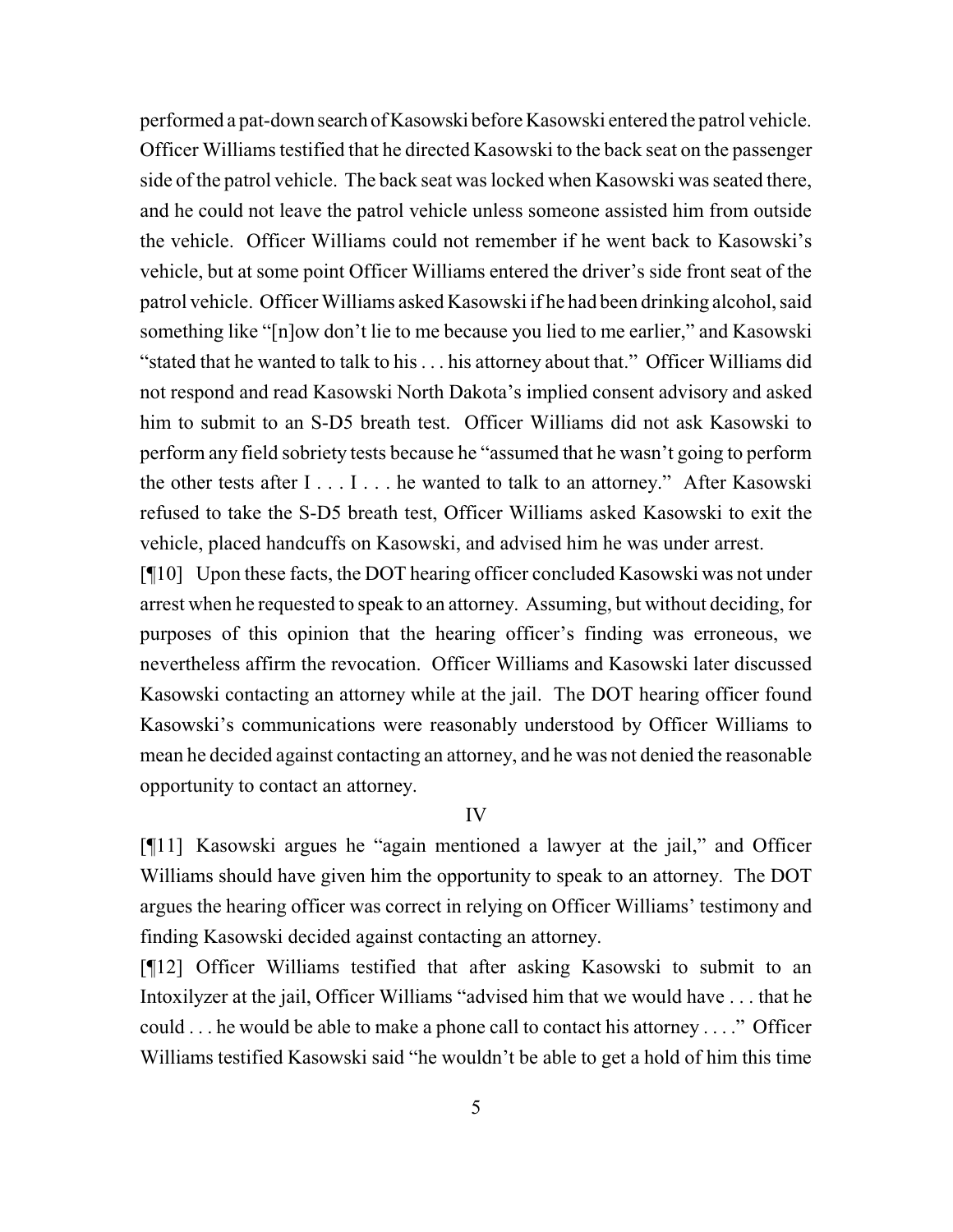of night." Officer Williams could not remember exactly what was said in the conversation, but repeatedly testified Kasowski said he would not be able to reach an attorney at that time of night. Contacting an attorney was not brought up again. The DOT hearing officer found:

[T]he facts are clear through the conversation between [Kasowski] and Officer Williams, [Kasowski] decided against speaking to an attorney before deciding to refuse the chemical test. From the conversation, Officer Williams understood that [Kasowski] no longer wanted to speak to an attorney because it was too late and he would not be able to get a hold of an attorney any way. The issue of an attorney never came up again. At no time did [Kasowski] request to use a telephone nor did he request a phone book to contact an attorney.

The hearing officer's findings are supported by the evidence on the record. [¶13] Kasowski relies on this Court's opinion in Baillie v. Moore, 522 N.W.2d 748 (N.D. 1994), to support his argument that his request for an attorney and the conversation at the jail were sufficient to invoke his right to a reasonable opportunity to contact an attorney. In Baillie, we stated:

that if a DUI arrestee, upon being asked to submit to a chemical test, responds with anymention of a need for an attorney—to see one, to talk to one, to have one, etc.—the failure to allow the arrestee a reasonable opportunity to contact an attorney prevents the revocation of his license for refusal to take the test. . . . Our intent is to set forth a "bright line" test to determine when an arrestee must be allowed a reasonable opportunity to consult with an attorney before deciding whether to take a chemical test. If the arrestee responds with any affirmative mention of a need for an attorney, law enforcement personnel must assume the arrestee is requesting an opportunity to consult with an attorney and must allow a reasonable opportunity to do so.

522 N.W.2d at 751 (emphasis added). Kasowski's first request to speak to an attorney at the scene of the traffic stop was an "affirmative mention" of a need for an attorney by an arrestee. However, the hearing officer found Kasowski's subsequent communication was reasonably understood by Officer Williams to mean Kasowski changed his mind. The hearing officer's findings are supported by the record. Accordingly, Kasowski was offered a reasonable opportunity to speak to an attorney, but decided not to take it.

[¶14] We have stated in other DUI cases that an arrestee making an ambiguous statement suffers the consequence of that ambiguity. Lange, 2010 ND 201, ¶ 7, 790 N.W.2d 28 (discussing ambiguityregarding a request to take an independent chemical